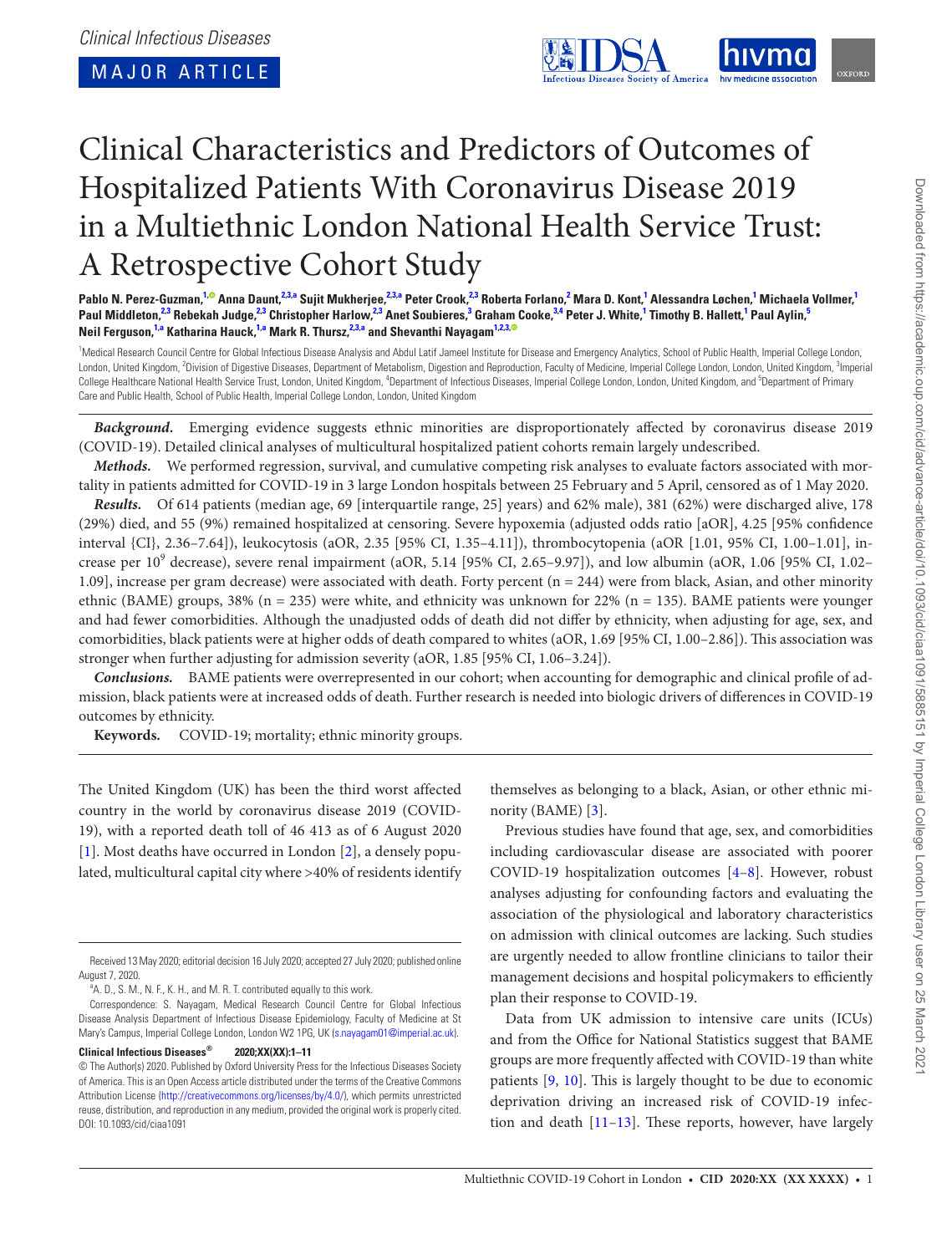relied on analysis of administrative-level data from linked electronic records, and lack clinical granularity to explore patients' in-hospital features and their outcomes.

Using comprehensive clinical patient-level data from consecutive patient admissions to the Imperial College Healthcare National Health Service Trust (ICHNT), one of the largest hospital Trusts in England serving a multiethnic population of >600 000 in North West London [[14](#page-10-9)], we aimed to (1) describe baseline characteristics and outcomes for patients hospitalized with laboratory-confirmed severe acute respiratory syndrome coronavirus 2 (SARS-CoV-2) infection early in the pandemic; (2) evaluate the proportion of patients hospitalized at ICHNT for COVID-19 who are from BAME groups and whether ethnicity is associated with mortality; and (3) evaluate clinical and laboratory observations on admission associated with mortality. With a wealth of clinical trials underway, baseline analyses such as this will serve as a useful comparison for the results of interventional studies.

## **METHODS**

## **Study Setting**

We performed a retrospective cohort study at ICHNT, including all admissions with reverse-transcription polymerase chain reaction (RT-PCR)–positive SARS-CoV-2 infection between 25 February and 5 April 2020. The cohort opened at the time of admission and censoring was done as of 1 May 2020. We excluded those who did not initially present with symptoms suggestive of COVID-19, those with clinical suspicion of COVID-19 but negative RT-PCR, those who did not require hospitalization, and transfers from other hospitals. Where a patient had 2 or more RT-PCR positive results, we included the first episode that required hospitalization.

## **Ethical Approvals**

The study was approved by the ICHNT clinical governance team. As we report on routinely collected nonidentifiable clinical audit data, no ethical approval was required under the UK policy framework for health and social care.

## **Data Collection**

Individual patient electronic medical records were used to extract demographic, clinical, laboratory, radiological, comorbidity, and outcome data including need for ICU admission and invasive ventilation, using a standardized data template. Demographic characteristics included patients' sex, age, ethnicity, and whether they were a health worker. Pre-existing comorbidities were recorded individually and used to calculate the Elixhauser comorbidity score, a points-based system validated in the UK to evaluate risk of hospital mortality [[15,](#page-10-10) [16](#page-10-11)]. Ethnicity is normally registered on initial presentation to the emergency department for all patients at ICHNT. Given challenges with capacity and infection control at ICHNT during the present epidemic, this variable was often recorded as "other ethnicity." For completeness, these entries were checked against London Ambulance Service records, previous clinic letters and GP referral letters, and reclassified as appropriate. Where ethnicity was still unable to be confirmed, we report this as unknown.

We recorded clinical observations at the time of initial presentation to hospital, including New Early Warning Score (NEWS-2), respiratory rate, mean arterial blood pressure, temperature, oxygen saturation  $(SaO<sub>2</sub>)$ , and oxygen requirements. SARS-CoV-2 testing was performed by RT-PCR of specimens collected by nasopharyngeal swabs. Laboratory results of serum creatinine, urea, glucose, and lactate were only included if performed within 4 hours of admission. All other blood tests and chest radiography were included if performed within 24 hours of admission. Chest radiographic findings were reported as per recommendations from the British Society of Thoracic Imaging guidelines [\(Supplementary Data\)](http://academic.oup.com/cid/article-lookup/doi/10.1093/cid/ciaa1091#supplementary-data) [[17\]](#page-10-12).

# **Outcomes of Interest and Statistical Analysis**

We assessed the primary outcome of vital status as discharged alive or died and an intermediate outcome of clinical deterioration, defined as either requiring a ≥60% fraction of inspired oxygen (FiO<sub>2</sub>) to maintain SaO<sub>2</sub> >94%, invasive ventilation, or admission to ICU. We used standard  $\chi^2$ , Student *t*, or Wilcoxon rank-sum tests, as appropriate, to describe the prevalence of covariates at admission among patients with a completed outcome.

We further performed adjusted and unadjusted logistic regression to assess (1) predictors of COVID-19 hospital mortality and (2) differences in mortality by ethnicity. Numeric variables (eg, age, hemoglobin, creatinine) were treated as continuous if their density distribution plot showed a normal distribution in either the natural or logarithmic scale, else they were coded into categorical. Variables with a *P* value below .157 in unadjusted regression were selected for adjusted regression, as per the Akaike information criterion [\[18](#page-10-13)]. In the adjusted regression model, variables were considered statistically significant with a *P* value <.05 and thus kept as final candidates in the prediction model. Variables with >20% missing values were excluded from regression analysis.

We evaluated time from hospital admission to clinical deterioration and final outcome accounting for competing risks and right-censored data (ie, patients still in hospital at the time of censoring) using the Nelson-Aalen and Kaplan-Meier estimators, respectively [\(Supplementary Data\)](http://academic.oup.com/cid/article-lookup/doi/10.1093/cid/ciaa1091#supplementary-data). The effect of selected covariates on the hazard of clinical deterioration and death was assessed using Cox proportional hazard models. The proportional hazards assumptions were evaluated using Schoenfeld residuals [[19](#page-10-14)].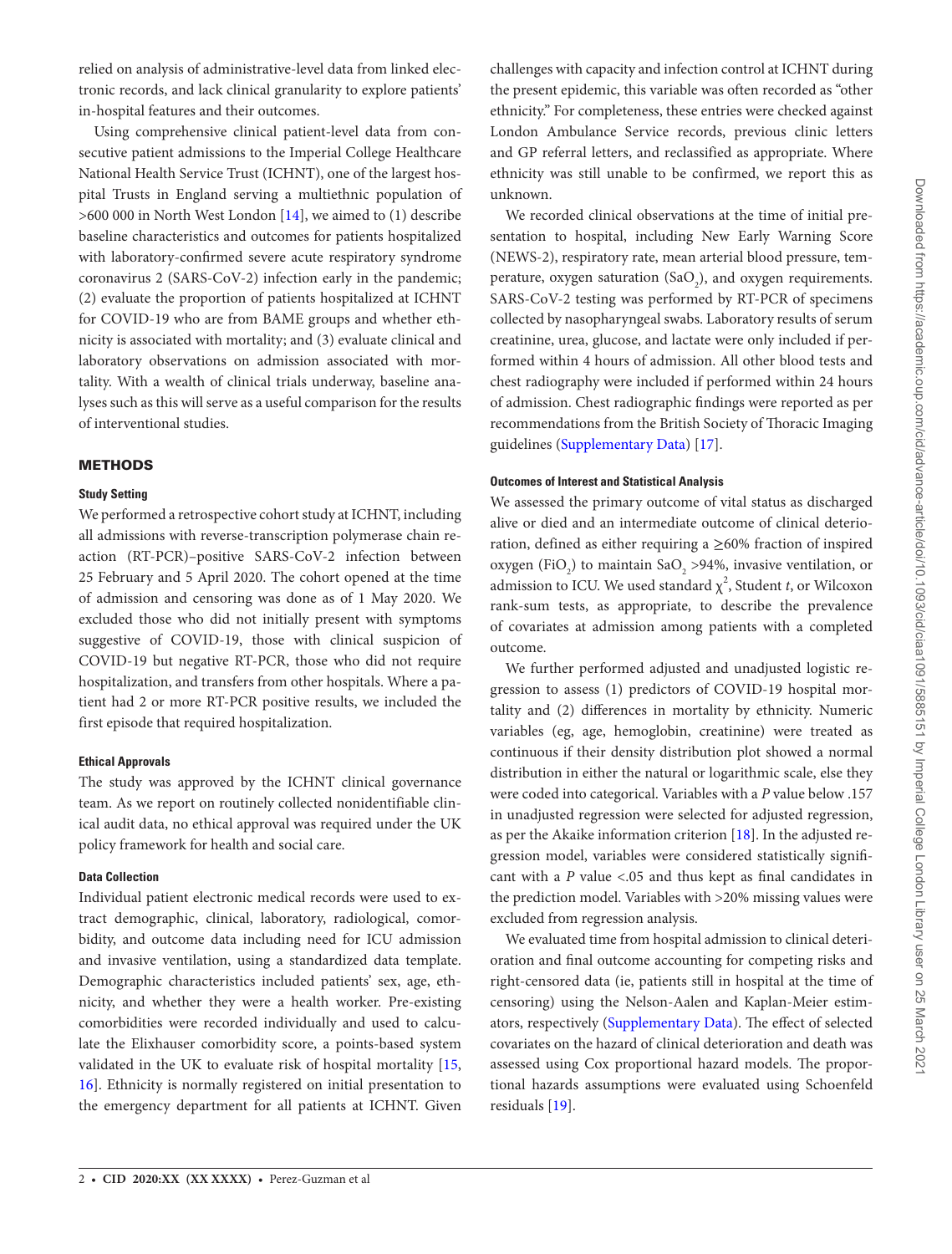All analyses were performed using R Studio (version 1.2.5033). The funders of this study had no role in the study design, data collection, analysis, interpretation, or reporting.

# RESULTS

## **Description of Cohort**

Seven hundred fifty-six patients had a positive SARS-CoV-2 nasopharyngeal swab and were hospitalized at ICHNT between 25 February and 5 April 2020, of which 142 were excluded as their clinical presentation was for other non-COVID-19 symptoms (but subsequently tested positive for SARS-CoV-2 during hospitalization). Of 614 patients included in analyses, 559 had completed outcomes and 55 (9%) were still hospitalized at the date of censoring ([Figure 1\)](#page-2-0). Their median age was 69 years (interquartile range [IQR], 25), 382 (62%) were male, 235 (38%) were white, 244 (40%) were from a BAME group, and for 135 (22%) the ethnic background was unknown.

The mean time from symptom onset to hospital admission was 7.2 days (standard deviation, 5.6 days), with cough, fever, and shortness of breath being highly prevalent at presentation; 192 (31%) had gastrointestinal symptoms. On initial clinical assessment, 196 patients (32%) had NEWS-2 of  $\geq$ 7, with 420 (69%) having an  $SaO_2$  <95% on room air or requiring supplemental oxygen to maintain normal Sa $O_2$ . Among patients with full blood count available ( $n = 605$ ), 262 (43%) had anemia

<130 g/L, 385 (64%) had lymphopenia <1.1  $\times$  10<sup>9</sup>/L, and 97 (16%) had thrombocytopenia <130  $\times$  10<sup>9</sup>/L. Biochemical and inflammatory marker abnormalities were also found in a high proportion of patients, most notably a reduced glomerular filtration rate (eGFR) and a raised C-reactive protein (CRP) [\(Table 1\)](#page-3-0). Abnormalities in their inflammatory and cardiac injury markers (eg, D-dimer, troponin) were also highly prevalent, albeit these investigations were significantly underrecorded and thus not included in regression analyses [\(Table 1](#page-3-0)).

Nearly half of the cohort ( $n=276$ ) received at least 60% oxygen during their admission and 80 (13%) received invasive ventilation. Of patients with completed outcomes, 381 (68%) were discharged alive and 178 (32%) patients died in hospital. The median length of hospital stay, accounting for patients with pending outcomes, was 7 days (IQR, 6–8 days) and the median time to clinical deterioration was 15 days (IQR, 8–32 days) [\(Supplementary Figure 2](http://academic.oup.com/cid/article-lookup/doi/10.1093/cid/ciaa1091#supplementary-data)).

## **Predictors of Mortality**

Out of those with completed outcomes ( $n = 559$  patients), the median age, sex, and comorbidity profiles were significantly different between those who died and those who were dis-charged alive (Table 1 and [Supplementary Table 1\)](http://academic.oup.com/cid/article-lookup/doi/10.1093/cid/ciaa1091#supplementary-data). In unadjusted logistic regression, male sex (odds ratio [OR], 1.69 [95% confidence interval {CI}, 1.15–2.47]) and age (OR, 1.05 [95% CI, 1.04–1.06]) were strongly associated with increased odds of death [\(Table 2](#page-6-0) and [Supplementary Figure 3](http://academic.oup.com/cid/article-lookup/doi/10.1093/cid/ciaa1091#supplementary-data)). Other admission



<span id="page-2-0"></span>Figure 1. Overview of cohort and patient pathways. Last included patients as of 5 April and last recorded outcomes as of 1 May 2020. Abbreviations: COVID-19, coronavirus disease 2019; FiO<sub>2</sub>, fraction of inspired oxygen; ICHNT, Imperial College Healthcare National Health Service Trust; SARS-CoV-2, severe acute respiratory syndrome coronavirus 2.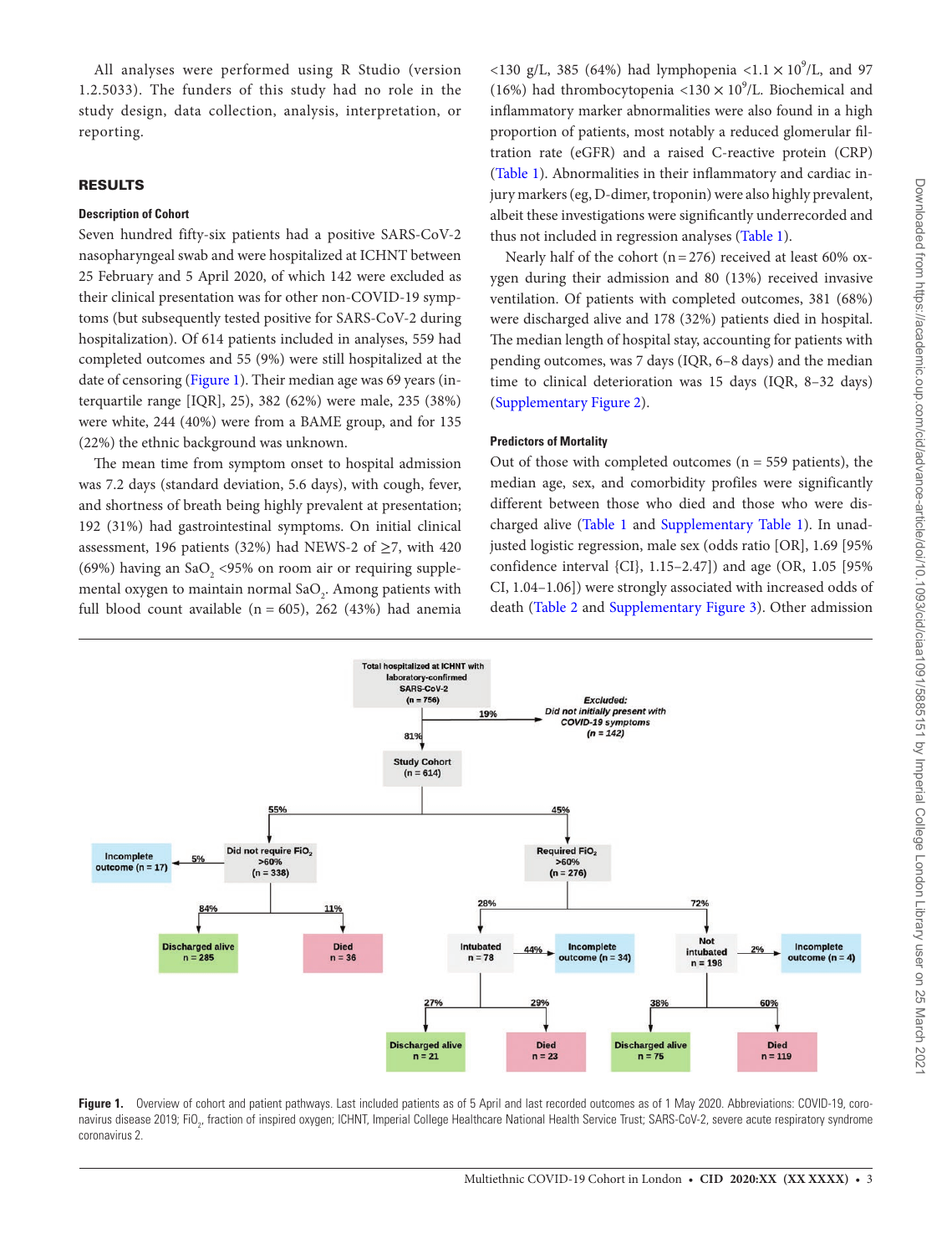# <span id="page-3-0"></span>**Table 1. Clinical Characteristicsof Patients With Coronavirus Disease 2019 at Imperial College Healthcare National Health Service Trust**

|                                                          |                 | Survived         |                 |        |
|----------------------------------------------------------|-----------------|------------------|-----------------|--------|
| Characteristic                                           | All $(N = 614)$ | Died $(n = 178)$ | $(n = 381)$     | PValue |
| Demography                                               |                 |                  |                 |        |
| Male sex                                                 | 382 (62.21)     | 125 (70.22)      | 222 (58.27)     | $-.01$ |
| Median age, y (IQR)                                      | 69 (54-79)      | 77 (67-84)       | 63 (50-78)      | < .01  |
| Mean BMI, kg/m <sup>2</sup> (SD) <sup>a</sup>            | 28.85 (7.23)    | 29.47 (8.23)     | 28.62 (6.76)    | .38    |
| Median Elixhauser score (IQR)                            | $2.5(0-9.75)$   | $6(0-11)$        | $0(0-7)$        | < .01  |
| Ethnicity                                                |                 |                  |                 |        |
| White                                                    | 235 (38.27)     | 67 (37.64)       | 149 (39.11)     | .81    |
| <b>Black</b>                                             | 133 (21.66)     | 41 (23.03)       | 78 (20.47)      | .56    |
| Asian                                                    | 94 (15.31)      | 30 (16.85)       | 54 (14.17)      | .48    |
| Other                                                    | 17(2.77)        | 3(1.69)          | 14 (3.67)       | .31    |
| Missing                                                  | 135 (21.99)     | 37 (20.79)       | 86 (22.57)      | .71    |
| Healthcare worker                                        | 23 (3.75)       | 3(1.69)          | 17 (4.46)       | .16    |
| Symptoms                                                 |                 |                  |                 |        |
| Mean (SD) days prior to admission                        | 7.2(5.6)        | 6.0(5.4)         | 7.7(5.6)        | $-.01$ |
| Cough                                                    | 453 (73.78)     | 120 (67.42)      | 287 (75.33)     | .06    |
| Fever                                                    | 501 (81.60)     | 147 (82.58)      | 310 (81.36)     | .82    |
| Shortness of breath                                      | 400 (65.15)     | 128 (71.91)      | 235 (61.68)     | .02    |
| Gastrointestinal                                         | 192 (31.27)     | 43 (24.16)       | 136 (35.70)     | $-.01$ |
| Other                                                    | 401 (65.31)     | 101 (56.74)      | 264 (69.29)     | < .01  |
| Outcomes                                                 |                 |                  |                 |        |
| Received >60% FiO                                        | 276 (44.95)     | 142 (79.78)      | 96 (25.20)      | < .01  |
| Admitted to ICU                                          | 87 (14.17)      | 28 (15.73)       | 24 (6.30)       | $-.01$ |
| Received invasive ventilation                            | 80 (13.03)      | 24 (13.48)       | 22(5.77)        | < .01  |
| Median length of hospital stay (IQR) <sup>d</sup>        | $7(6-8)$        | $7(5-8)$         | $6(5-7)$        | 1.00   |
| Median time to clinical deterioration (IQR) <sup>d</sup> | $15(8-32)$      | $2(1-4)$         | <b>NA</b>       | $-.01$ |
| Clinical observations on admission                       |                 |                  |                 |        |
| Fever ≥38°C                                              | 162/607 (26.69) | 60/177 (33.90)   | 85/378 (22.49)  | < .01  |
| Respiratory rate, breaths/min                            |                 |                  |                 |        |
| $<$ 20                                                   | 167/598 (27.93) | 42/175 (24.00)   | 115/371 (31.00) | .11    |
| $20 - 29$                                                | 308/598 (51.51) | 86/175 (49.14)   | 197/371 (53.10) | 1.00   |
| $\geq 30$                                                | 123/598 (20.57) | 47/175 (26.86)   | 59/371 (15.90)  | $-.01$ |
| SaO <sub>2</sub>                                         |                 |                  |                 |        |
| ≥95% on room air                                         | 189/609 (31.03) | 31 (17.42)       | 143/378 (37.83) | < .01  |
| <95% and/or on supplemental oxygen                       | 420/609 (68.97) | 147 (82.58)      | 235/378 (62.17) | $-.01$ |
| MAP, mm Hg                                               |                 |                  |                 |        |
| $\geq 100$                                               | 207/606 (34.16) | 56/177 (31.64)   | 126/376 (33.51) | .73    |
| $70 - 99$                                                | 363/606 (59.90) | 105/177 (59.32)  | 232/376 (61.70) | .66    |
| $90$                                                     | 36/606 (5.94)   | 16/177 (9.04)    | 18/376 (4.79)   | .08    |
| Pulse, beats/min                                         |                 |                  |                 |        |
| $\geq 100$                                               | 234/609 (38.42) | 67/177 (37.85)   | 141/379 (37.20) | .96    |
| $60 - 99$                                                | 367/609 (60.26) | 108/177 (61.02)  | 232/379 (61.21) | 1.00   |
| <60                                                      | 8/609 (1.31)    | 2/177 (1.13)     | 6/379 (1.58)    | .97    |
| NEWS-2                                                   |                 |                  |                 |        |
| $\geq 7$                                                 | 196/610 (32.13) | 87 (48.88)       | 86/379 (22.69)  | $-.01$ |
| $5 - 6$                                                  | 137/610 (22.46) | 35 (19.66)       | 94/379 (24.80)  | .22    |
| $<$ 5                                                    | 277/610 (45.41) | 56 (31.46)       | 199/379 (52.51) | $-.01$ |
| <b>Blood tests</b>                                       |                 |                  |                 |        |
| Hemoglobin, g/L                                          |                 |                  |                 |        |
| $\geq$ 130                                               | 343/605 (56.69) | 88/173 (50.87)   | 219/378 (57.94) | .14    |
| 100-129                                                  | 225/605 (37.19) | 69/173 (39.88)   | 141/378 (37.30) | .63    |
| < 100                                                    | 37/605 (6.12)   | 16/173 (9.25)    | 18/378 (4.76)   | .07    |
| White cell count, $\times 10^9$ cells/L                  |                 |                  |                 |        |
| $\geq 10.6$                                              | 101/605 (16.69) | 39/173 (22.54)   | 48/378 (12.70)  | $-.01$ |
| $4.2 - 10.5$                                             | 449/605 (74.21) | 120/173 (69.36)  | 292/378 (77.25) | .05    |
| <4.2                                                     | 55/605 (9.09)   | 15/173 (8.67)    | 39/378 (10.32)  | .65    |
| Lymphocytes, x10 <sup>9</sup> cells/L                    |                 |                  |                 |        |
| $\geq 3.6$                                               | 11/604 (1.82)   | 2/173 (1.16)     | 6/377 (1.59)    | .99    |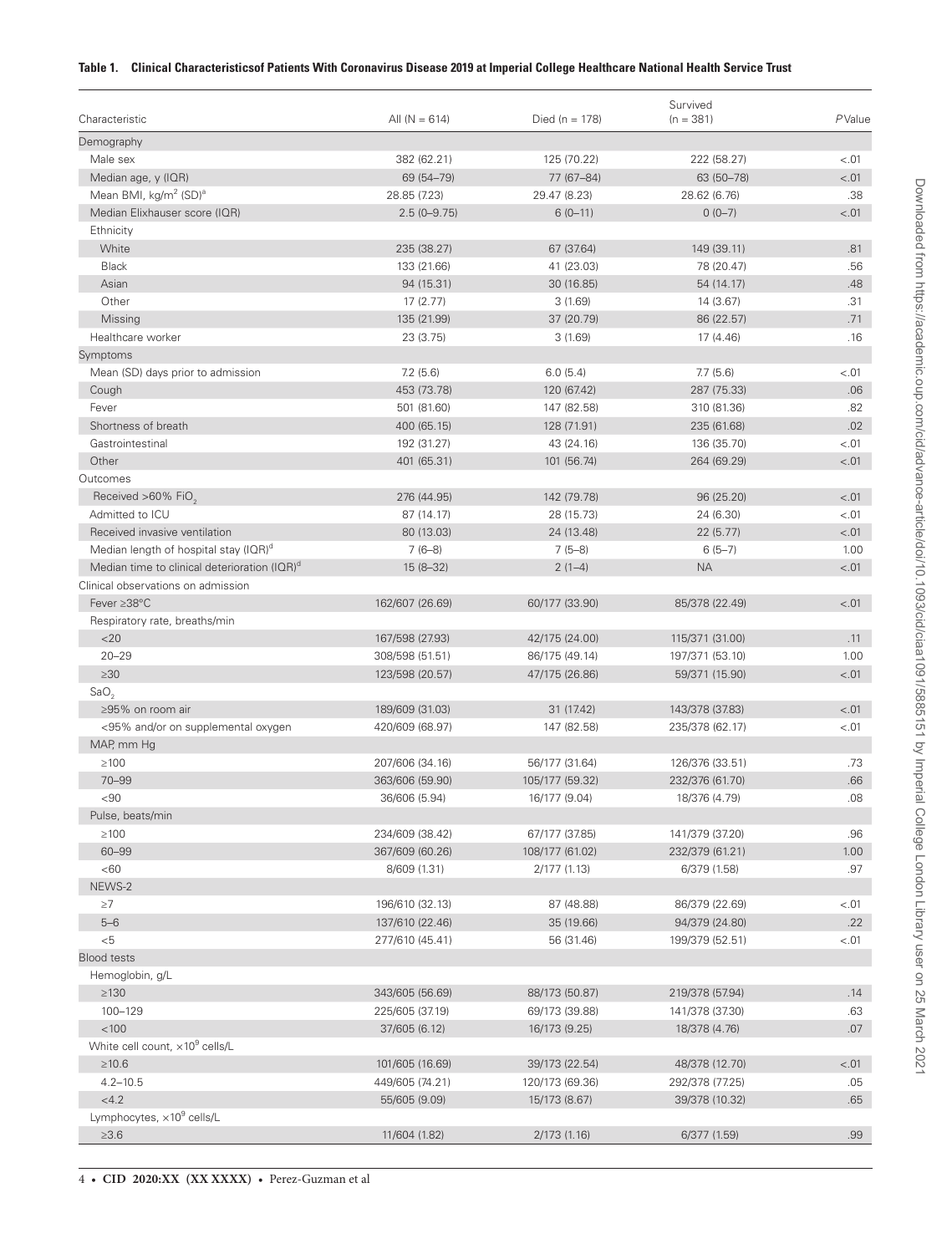# **Table 1. Continued**

|                                        |                   |                    | Survived        | PValue     |
|----------------------------------------|-------------------|--------------------|-----------------|------------|
| Characteristic                         | All ( $N = 614$ ) | Died ( $n = 178$ ) | $(n = 381)$     |            |
| $1.1 - 3.5$                            | 208/604 (34.44)   | 46/173 (26.59)     | 144/377 (38.20) | .01        |
| $0.5 - 1.0$                            | 334/604 (55.30)   | 102/173 (58.96)    | 200/377 (53.05) | .23        |
| < 0.5                                  | 51/604 (8.44)     | 23/173 (13.29)     | 27/377 (7.16)   | .03        |
| Platelets, $\times$ 10 <sup>9</sup> /L |                   |                    |                 |            |
| $\geq$ 370                             | 32/603 (5.31)     | 7/171 (4.09)       | 21/378 (5.56)   | .61        |
| 130-369                                | 486/603 (80.60)   | 122/171 (71.35)    | 311/378 (82.28) | $-.01$     |
| < 130                                  | 97/603 (16.09)    | 42/171 (24.56)     | 46/378 (12.17)  | $-.01$     |
| Creatinine, mmol/L                     |                   |                    |                 |            |
| $\geq$ 125                             | 160/601 (26.62)   | 70/172 (40.70)     | 73/375 (19.47)  | < .01      |
| < 125                                  | 441/601 (73.38)   | 102/172 (59.30)    | 302/375 (80.53) | $-.01$     |
| Urea, mmol/L                           |                   |                    |                 |            |
| $\geq 7.8$                             | 222/598 (37.12)   | 93/171 (54.39)     | 111/374 (29.68) | $-.01$     |
| < 7.8                                  | 376/598 (62.88)   | 78/171 (45.61)     | 263/374 (70.32) | $-.01$     |
| eGFR (MDRD), mL/min/1.73 $m2$          |                   |                    |                 |            |
| $\geq 90$                              | 155/587 (26.41)   | 17/168 (10.12)     | 124/365 (33.97) | $-.01$     |
| $60 - 89$                              | 201/587 (34.24)   | 57/168 (33.93)     | 128/365 (35.07) | 1.00       |
| $30 - 59$                              | 137/587 (23.34)   | 47/168 (27.98)     | 73/365 (20.00)  | .04        |
| <30                                    | 94/587 (16.01)    | 47/168 (27.98)     | 40/365 (10.96)  | < .01      |
| Albumin, g/L                           |                   |                    |                 |            |
| $\geq 35$                              | 135/539 (25.05)   | 28/149 (18.79)     | 102/339 (30.09) | .01        |
| $25 - 34$                              | 347/539 (64.38)   | 102/149 (68.46)    | 207/339 (61.06) | .01        |
| $<$ 25                                 | 57/539 (10.58)    | 19/149 (12.75)     | 30/339 (8.85)   | .25        |
| ALT, IU/L                              |                   |                    |                 |            |
| $\geq$ 3 x ULN                         | 17/535 (3.18)     | 5/150 (3.33)       | 11/333 (3.30)   | 1.00       |
| $1-2.9 \times ULN$                     | 129/535 (24.11)   | 28/150 (18.67)     | 82/333 (24.62)  | .18        |
| $<$ 1 $\times$ ULN                     | 389/535 (72.71)   | 117/150 (78.00)    | 240/333 (72.07) | .21        |
| Bilirubin mmol/L                       |                   |                    |                 |            |
| $\geq$ 21                              | 64/520 (12.31)    | 23/143 (16.08)     | 32/326 (9.82)   | .07        |
| 21                                     | 456/520 (87.69)   | 120/143 (83.92)    | 294/326 (90.18) | .07        |
| ALP, IU/L                              |                   |                    |                 |            |
| $\geq$ 130                             | 77/549 (14.03)    | 34/154 (22.08)     | 35/343 (10.20)  | $-.01$     |
| < 130                                  | 472/549 (85.97)   | 120/154 (77.92)    | 308/343 (89.80) | $-.01$     |
| Prothrombin time, sec                  |                   |                    |                 |            |
| $\geq 17.4$                            | 45/452 (9.96)     | 18/125 (14.40)     | 24/280 (8.57)   | .11        |
| < 17.4                                 | 407/452 (90.04)   | 107/125 (85.60)    | 256/280 (91.43) | .11        |
| Lactate <sup>a</sup> , mmol/L          |                   |                    |                 |            |
| $\geq$ 2                               | 119/490 (24.29)   | 47/143 (32.87)     | 59/298 (19.80)  | $-.01$     |
| $<$ 2                                  | 371/490 (75.71)   | 96/143 (67.13)     | 239/298 (80.20) | < .01      |
| Glucose, mmol/L                        |                   |                    |                 |            |
| $\geq 5.2$                             | 463/507 (91.32)   | 136/149 (91.28)    | 281/308 (91.23) | 1.00       |
| $3.7 - 5.1$                            | 226/507 (44.58)   | 12/149 (8.05)      | 28/308 (9.09)   | .84        |
| <3.7                                   | 5/507 (0.99)      | 2/149 (1.34)       | 1/308 (0.32)    | .52        |
| CRP, mg/L                              |                   |                    |                 |            |
| $\geq 100$                             | 309/589 (52.46)   | 106/167 (63.47)    | 163/370 (44.05) | $-.01$     |
| $10 - 99$                              | 243/589 (41.26)   | 58/167 (34.73)     | 174/370 (47.03) | .01        |
| < 10                                   | 37/589 (6.28)     | 3/167 (1.80)       | 33/370 (8.92)   | $-.01$     |
| D-dimer <sup>a</sup> , ng/mL           |                   |                    |                 |            |
| $\geq 3000$                            | 56/304 (18.42)    | 20/89 (22.47)      | 29/180 (16.11)  | .27        |
| 2000-2999                              | 36/304 (11.84)    | 16/89 (17.98)      | 17/180 (9.44)   | .07        |
| 1000-1999                              | 90/304 (29.61)    | 23/89 (25.84)      | 52/180 (28.89)  | .70        |
| 500-999                                | 85/304 (27.96)    | 23/89 (25.84)      | 54/180 (30.00)  | .57        |
| < 500                                  | 37/304 (12.17)    | 7/89 (7.87)        | 28/180 (15.56)  | .12        |
| LDHª, IU/L                             |                   |                    |                 |            |
| $\geq$ 243                             |                   |                    | 133/146 (91.10) |            |
| $<$ 243                                | 224/244 (91.80)   | 64/69 (92.75)      |                 | .88<br>.88 |
|                                        | 20/244 (8.20)     | 5/69 (7.25)        | 13/146 (8.90)   |            |
| Troponin <sup>ª</sup> , ng/L           |                   |                    |                 |            |
| $\geq$ 34                              | 124/406 (30.54)   | 61/119 (51.26)     | 48/243 (19.75)  | < 0.01     |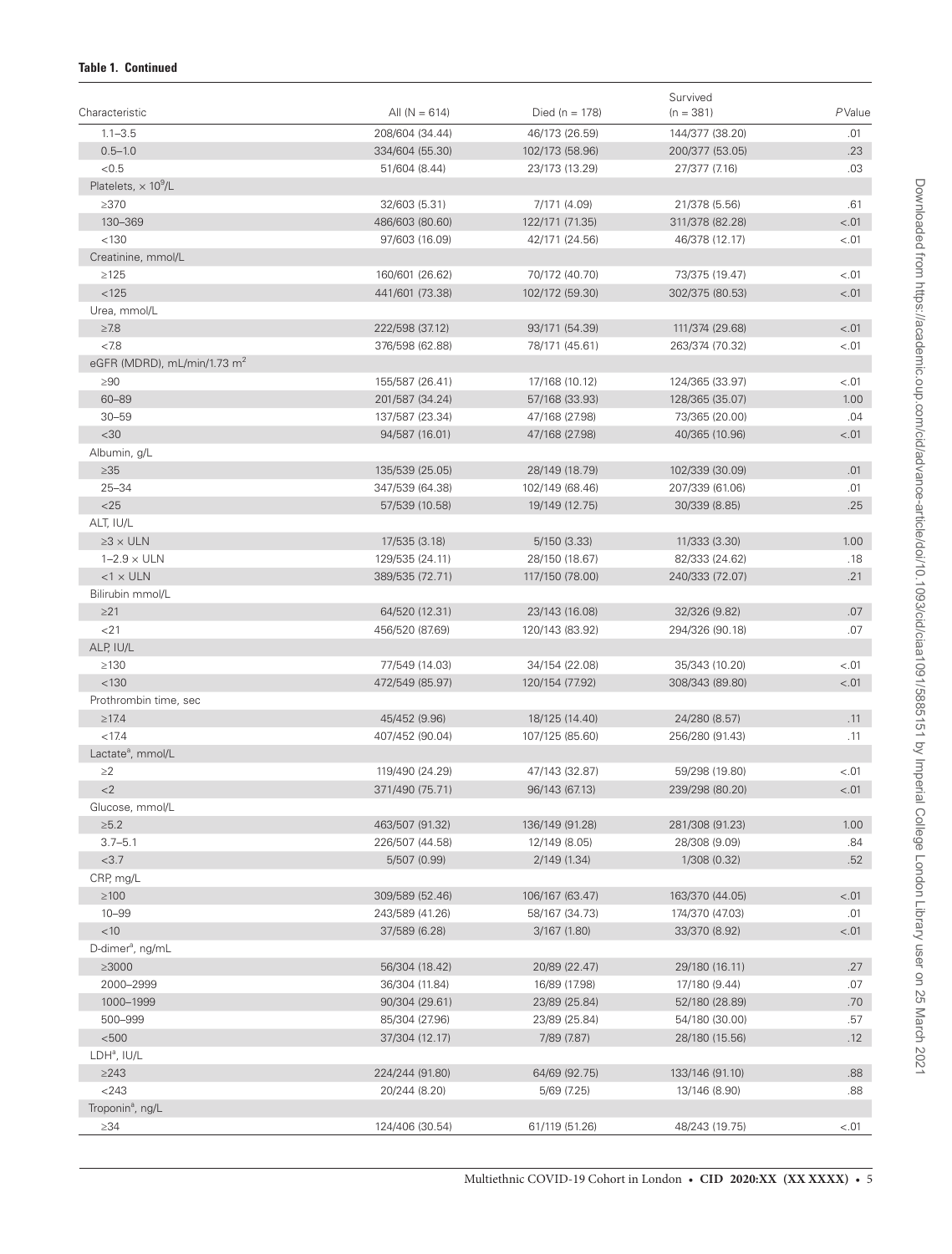| Characteristic                           | All $(N = 614)$ | Died ( $n = 178$ ) | Survived<br>$(n = 381)$ | PValue |
|------------------------------------------|-----------------|--------------------|-------------------------|--------|
|                                          |                 |                    |                         |        |
| < 34                                     | 282/406 (69.46) | 58/119 (48.74)     | 196/243 (80.66)         | < 0.01 |
| Creatine kinase <sup>a</sup> , U/L       |                 |                    |                         |        |
| $\geq$ 320                               | 90/294 (30.61)  | 37/86 (43.02)      | 42/175 (24.00)          | $-.01$ |
| $<$ 320                                  | 204/294 (69.39) | 49/86 (56.98)      | 133/175 (76.00)         | < 0.01 |
| BNP <sup>a</sup> , pg/mL                 |                 |                    |                         |        |
| $\geq$ 150                               | 48/261 (18.39)  | 23/75 (30.67)      | 21/162 (12.96)          | < .01  |
| < 150                                    | 213/261 (81.61) | 52/75 (69.33)      | 141/162 (87.04)         | $-.01$ |
| Ferritin <sup>a</sup> , ng/mL            |                 |                    |                         |        |
| >5000                                    | 14/350 (4.00)   | 4/103 (3.88)       | 9/206(4.37)             | 1.00   |
| 1000-4999                                | 130/350 (37.14) | 38/103 (36.89)     | 70/206 (33.98)          | .70    |
| 500-999                                  | 96/350 (27.43)  | 30/103 (29.13)     | 55/206 (26.70)          | .75    |
| 300-499                                  | 50/350 (14.29)  | 13/103 (12.62)     | 32/206 (15.53)          | .61    |
| $<$ 300                                  | 60/350 (17.14)  | 18/103 (17.48)     | 40/206 (19.42)          | .80    |
| Cortisol <sup>ª</sup> , nmol/L           |                 |                    |                         |        |
| $\geq 550$                               | 127/188 (67.55) | 42/57 (73.68)      | 70/111 (63.06)          | .23    |
| < 550                                    | 61/188 (32.45)  | 15/57 (26.32)      | 41/111 (36.94)          | .23    |
| Chest radiograph <sup>c</sup>            |                 |                    |                         |        |
| 0 (normal)                               | 76/499 (15.23)  | 15/148 (10.14)     | 59/310 (19.03)          | .02    |
| 1 (classic COVID-19 findings)            |                 |                    |                         |        |
| Mild                                     | 28/610 (4.59)   | 5(2.81)            | 20/377 (5.31)           | .27    |
| Moderate                                 | 115/605 (19.01) | 33/175 (18.86)     | 74/376 (19.68)          | .91    |
| Severe                                   | 104/607 (17.13) | 31/174 (17.82)     | 53/380 (13.95)          | .29    |
| 2 (abnormal; indeterminate for COVID-19) |                 |                    |                         |        |
| Mild                                     | 48/610 (7.87)   | 12 (6.74)          | 34/377 (9.02)           | .46    |
| Moderate                                 | 69/605 (11.40)  | 28/175 (16.00)     | 35/376 (9.31)           | .03    |
| Severe                                   | 12/607 (1.98)   | 7/174 (4.02)       | 5/380 (1.32)            | .09    |
| 3 (non-COVID-19 findings)                | 26/499 (5.21)   | 12/148 (8.11)      | 14/310 (4.52)           | .18    |

Data are presented as no. (%) unless otherwise indicated.

Abbreviations: ALP, alkaline phosphatase; ALT, alanine aminotransferase; BMI, body mass index; BNP, brain natriuretic peptide; COVID-19 coronavirus disease 2019; CRP, C-reactive protein; eGFR, estimated glomerular filtration rate; FiO<sub>2</sub>, inspiratory fraction of oxygen; ICU, intensive care unit; IU, international units; IQR, interquartile range; LDH, lactate dehydrogenase; MAP, mean arterial pressure; MDRD, Modification of Diet in Renal Disease; NA, not available; NEWS-2, New Early Warning Score; SD, standard deviation; ULN, upper limit of normal.

<sup>a</sup>Variables excluded from regression analysis due to >20% missing values.

bAnalyzed with Kaplan-Meier estimator. Values for "All" account for censoring of those with uncompleted outcomes. Values for "Died" and "Survived" restricted to those with completed outcomes. P values as assessed with Cox proportional hazards models and Schoenfeld residuals. For "Survived," estimation of time to clinical deterioration was not possible with these methods, as <50% in the subgroup had the event of interest.

<sup>c</sup>Chest radiograph classification as per the British Society of Thoracic Imaging.

characteristics significantly associated with increased mortality were NEWS-2 ≥7 (OR, 3.79 [95% CI, 2.40–6.00]), body temperature >38°C (OR, 1.83 [95% CI, 1.25–2.67]), and having high oxygen requirements (ie, either SaO<sub>2</sub> <95% despite supplementary oxygen <60%; OR, 2.77 [95% CI, 1.42–5.39]) or any SaO<sub>2</sub> measurement while on FiO<sub>2</sub>  $\geq$ 60% (OR, 5.41 [95% CI, 3.17–9.25]).

Also in unadjusted regression, thrombocytopenia (increase: OR, 1.00 [95% CI 1.00-1.01], per 10<sup>9</sup>/L decrease), lymphopenia  $\langle 0.5 \times 10^9 \text{ cells/L}$  (OR, 2.67 [95% CI, 1.41-5.210]), leukocytosis ≥10.6 × 10<sup>9</sup> cells/L (OR, 1.99 [95% CI, 1.24–3.19]), eGFR  $\langle 30 \text{ mL/minute}/1.73 \text{ m}^2 \text{ (OR, 8.57 [95\% CI, 4.43-16.57])}, \text{low} \rangle$ albumin (increase: OR, 1.09 [95% CI, 1.04–1.14], per g/dL decrease), and C-reactive protein  $\geq$ 100 mg/dL (OR, 7.22 [95% CI, 2.16–24.13]) were associated with increased probability of death.

Hypertension, diabetes, ischemic heart disease, atrial fibrillation, chronic kidney disease, and dementia had an unadjusted association with mortality ([Table 2\)](#page-6-0). However, when accounting for age, only diabetes (adjusted OR [aOR], 1.47 [95% CI, 1.00– 2.16]) and chronic kidney disease (aOR, 1.86 [95% CI, 1.15– 3.00]) remained statistically significant. Asthma appeared to be a protective factor for death both in unadjusted regression and after adjusting for age (aOR, 0.42 [95% CI, .19–.91]) [\(Table 2](#page-6-0)).

In adjusted logistic regression, clinical and laboratory observations with an increased odds ratio of mortality that remained statistically significant were fever  $(\geq 38^{\circ}C)$  on admission, having a SaO<sub>2</sub> <95% while on supplementary oxygen or if >60% FiO<sub>2</sub> was administered on admission, elevated white cell count, thrombocytopenia (continuous), hypoalbuminemia (continuous), and a reduced eGFR [\(Table 2](#page-6-0)) (area under the receiver operating curve  $[AUROC] = 0.77$ ) [\(Supplementary Table 5](http://academic.oup.com/cid/article-lookup/doi/10.1093/cid/ciaa1091#supplementary-data)).

#### **Outcomes by Ethnicity**

Two hundred thirty-five (38%) patients were of white background, 133 (22%) were black, 94 (15%) Asian, 17 (3%) "other,"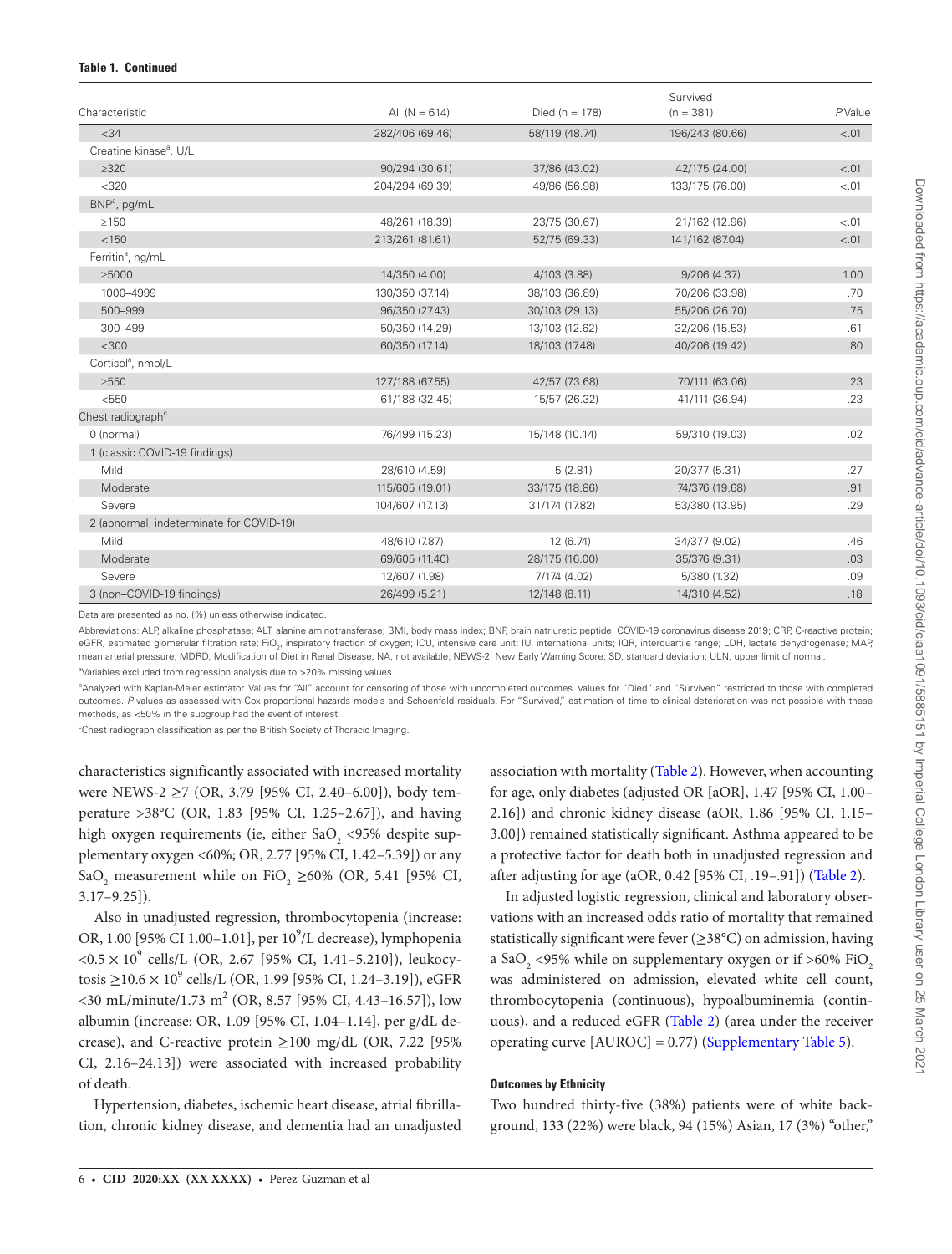# <span id="page-6-0"></span>**Table 2. Logistic Regression for Clinical and Laboratory Predictors of Hospital Death**

| Characteristic                         | Unadjusted             | Adjusted for Age            |
|----------------------------------------|------------------------|-----------------------------|
| Demography                             |                        |                             |
| Age                                    | $1.05***$ (1.04-1.06)  | .                           |
| Male sex                               | $1.69**$ (1.15-2.47)   | $1.90$ *** $(1.27 - 2.85)$  |
| Asian vs white                         | $1.24$ $(.73 - 2.10)$  | 1.59 (.90-2.81)             |
| <b>Black vs white</b>                  | $1.17$ $(.73 - 1.88)$  | $1.58$ $(.95 - 2.64)$       |
| Missing vs white                       | $0.96(.59-1.55)$       | $1.50(.89 - 2.53)$          |
| Other mixed vs white                   | $0.48$ $(.13 - 1.71)$  | $1.02$ $(.27 - 3.90)$       |
| Pre-existing chronic diseases          |                        |                             |
| Any comorbidity                        | $3.60***$ (2.08-6.23)  | 1.81 (1.00-3.29)            |
| Hypertension                           | $1.89***$ (1.32-2.72)  | $1.26$ $(.86-1.86)$         |
| <b>Diabetes</b>                        | $1.68**$ (1.16-2.42)   | $1.47*$ (1.00-2.16)         |
| Ischemic heart disease                 | 2.29** (1.39–3.76)     | 1.45 (.86-2.44)             |
| Chronic heart failure                  | $1.99$ $(.99 - 4.00)$  | $1.25(.61 - 2.59)$          |
| Stroke                                 | $1.33$ $(.74 - 2.40)$  | $0.89$ (.48-1.65)           |
| Chronic kidney disease                 | $2.55***$ (1.62-4.01)  | $1.86*$ (1.15-3.00)         |
| Dementia                               | $2.67$ *** (1.58–4.50) | $1.32$ $(.75 - 2.32)$       |
| DVT/PE (previous)                      | 2.9 (.64–13.08)        | $3.07$ $(.65 - 14.40)$      |
| Atrial fibrillation                    | $1.68*$ (1.01-2.80)    | $1.25$ $(.73 - 2.13)$       |
| <b>COPD</b>                            | $1.07$ $(.47 - 2.44)$  | $0.78$ $(.34 - 1.81)$       |
| Asthma                                 | $0.44*$ (.21-.93)      | $0.42*$ (.19-.91)           |
| Liver disease (noncirrhotic)           | $0.77$ $(.38 - 1.58)$  | $0.99$ $(.47 - 2.11)$       |
| Liver disease (cirrhotic)              | $3.08$ (.96-9.84)      | 3.19 (.95–10.76)            |
| Solid malignant tumor                  | $1.21$ $(.68 - 2.16)$  | $0.74(0.40 - 1.35)$         |
| Hematologic malignancy                 | $1.29$ $(.30 - 5.45)$  | 1.24 (0.28-5.44)            |
| <b>HIV/AIDS</b>                        | $0.85$ $(.16 - 4.45)$  | 1.32 (0.24-7.36)            |
|                                        | Unadjusted             | Adjusted <sup>a</sup> Model |
| Clinical observations on admission     |                        |                             |
| Fever                                  | $1.83**$ (1.25-2.67)   | $1.82**$ (1.18-2.80)        |
| Respiratory rate                       |                        |                             |
| <20 (intercept)                        | .                      | .                           |
| $20 - 29$                              | $1.2$ (.77-1.85)       | .                           |
| $\geq 30$                              | 2.18** (1.30-3.67)     | $\cdots$                    |
| SaO <sub>2</sub>                       |                        |                             |
| ≥95% on room air (intercept)           |                        | $\cdots$                    |
| <95% on room air                       | $2.14*$ (1.17-3.93)    | $1.82$ (.96-3.47)           |
| ≥95% on FiO <sub>2</sub> <60%          | $1.96*$ (1.14-3.35)    | $1.88*$ (1.05-3.37)         |
| <95% on FiO <sub>2</sub> <60%          | 2.77** (1.42–5.39)     | $2.67**$ (1.31-5.45)        |
| Any on FiO <sub>2</sub> $\geq$ 60%     | 5.41*** (3.17-9.25)    | 4.25*** (2.36-7.64)         |
| MAP, mm Hq                             |                        |                             |
| 70-99 (intercept)                      | .                      | .                           |
| <70                                    | 1.96 (.96-4.00)        | .                           |
| $\geq 100$                             | $0.98(.66 - 1.45)$     | $\cdots$                    |
| Pulse                                  |                        |                             |
| 60-99 (intercept)                      | .                      | $\cdots$                    |
| <60                                    | $0.72$ (.14-3.61)      | .                           |
| $\geq 100$                             | $1.02$ $(.71 - 1.48)$  | $\cdots$                    |
| NEWS-2 ∆                               |                        |                             |
| <4 (intercept)                         | .                      | .                           |
| $4 - 6$                                | $1.34$ $(.83 - 2.15)$  | .                           |
| $\geq 7$                               | $3.79***$ (2.40-6.00)  | .                           |
| Laboratory investigations on admission |                        |                             |
| Hemoglobin                             |                        |                             |
| ≥130 (intercept)                       | $\cdots$               | .                           |
| 100-129                                | 2.21* (1.08-4.53)      | $\cdots$                    |
| < 100                                  | $1.22$ (.83-1.78)      | .                           |

# **Table 2. Continued**

| Characteristic                                 | Unadjusted              | Adjusted for Age       |  |
|------------------------------------------------|-------------------------|------------------------|--|
| White cell count                               |                         |                        |  |
| 4.2-10.5 (intercept)                           |                         |                        |  |
| <4.2                                           | $0.94$ $(.50-1.77)$     | $0.78$ $(.38 - 1.59)$  |  |
| $\geq 10.6$                                    | 1.99** (1.24-3.19)      | $2.35**$ (1.35-4.11)   |  |
| Lymphocytes                                    |                         |                        |  |
| $1.1 - 3.4$ (intercept)                        | $\cdots$                | .                      |  |
| <0.5                                           | $2.67**$ (1.40-5.10)    | .                      |  |
| $0.5 - 1.0$                                    | $1.60*$ (1.06-2.40)     | .                      |  |
| >3.5                                           | $1.04$ $(.20 - 5.35)$   | $\cdots$               |  |
| Platelets (numeric)                            | $1.00$ ** (1.00-1.01)   | $1.01$ *** (1.00–1.01) |  |
| Albumin (numeric)                              | $1.09***$ (1.04-1.12)   | $1.06***$ (1.02-1.09)  |  |
| Bilirubin (numeric)                            | $1.01$ $(.99 - 1.03)$   | .                      |  |
| ALP (numeric)                                  | $1.00(1.00 - 1.00)$     | .                      |  |
| Creatinine                                     |                         |                        |  |
| <125 (intercept)                               |                         | $\cdots$               |  |
| $\geq 125$                                     | $2.84$ *** (1.91-4.22)  | .                      |  |
| eGFR                                           |                         |                        |  |
| $\geq$ 90 (intercept)                          | .                       |                        |  |
| $60 - 89$                                      | 3.25*** (1.79–5.89)     | $2.65**$ (1.47-4.78)   |  |
| $30 - 59$                                      | $4.70***$ (2.51-8.78)   | $3.78***$ (2.03-7.04)  |  |
| $<$ 30                                         | $8.57***$ (4.43-16.57)  | $5.14***$ (2.65-9.97)  |  |
| Glucose                                        |                         |                        |  |
| 3.7-5.1 (intercept)                            | .                       | .                      |  |
| <3.7                                           | 4.73 (.39-57.70)        | .                      |  |
| $\ge 5.2$                                      | $1.14$ $(.55 - 2.38)$   | .                      |  |
| Missing                                        | $0.94$ $(.41 - 2.14)$   | .                      |  |
| CRP                                            |                         |                        |  |
| <10 (intercept)                                | $\cdots$                | .                      |  |
| $10 - 99$                                      | 3.67* (1.08-12.40)      | $\cdots$               |  |
| $\geq 100$                                     | $7.15**$ (2.14-23.90)   | .                      |  |
| Missing                                        | $11.00$ ** (2.59-46.76) | .                      |  |
| <b>CXR</b>                                     |                         |                        |  |
| Normal or non-COVID-19<br>findings (intercept) | .                       | .                      |  |
| Mild                                           | $0.85(.42 - 1.72)$      | .                      |  |
| Moderate/severe                                | $1.54$ $(.93 - 2.54)$   | $\cdots$               |  |
| Missing                                        | $1.14$ $(.62 - 2.11)$   | .                      |  |

Data are presented as odds ratios (95% confidence intervals).

Abbreviations: ALP, alkaline phosphatase; COPD, chronic obstructive pulmonary disease; COVID-19, coronavirus disease 2019; CRP, C-reactive protein; CXR, chest radiograph; DVT/ PE, deep vein thrombosis/pulmonary embolism; eGFR, estimated glomerular filtration rate; FiO $_{\textrm{\tiny{27}}}$  fraction of inspired oxygen; HIV, human immunodeficiency virus; IU, international units; MAP, mean arterial pressure; NEWS-2, New Early Warning Score; SaO<sub>2</sub>, oxygen saturation.

<sup>a</sup>Adjusted regression model for clinical and laboratory observations on admission. Only variables that remained statistically significant are shown. For full model selection process, see [Supplementary Table 5](http://academic.oup.com/cid/article-lookup/doi/10.1093/cid/ciaa1091#supplementary-data). Final model's area under the receiver operating characteristic curve = 0.77. NEWS-2 ∆ was not included in adjusted model, as this is already a measure of patient severity based on clinical observations (ie, consciousness, respiratory rate, SaO $_{\rm 2^{\prime}}$ pulse, systolic blood pressure, supplementary oxygen, and temperature).

\**P* < .05.

\*\**P* < .01.

\*\*\**P* < .001.

and 135 (22%) of unknown ethnicity. Overall, neither the intermediate (requirement of FiO<sub>2</sub>  $\geq$  60% or invasive ventilation) nor final outcomes (death or discharged alive) were significantly different between ethnic groups [\(Table 3\)](#page-7-0). However, white patients were significantly older, with an average age of 70.6 years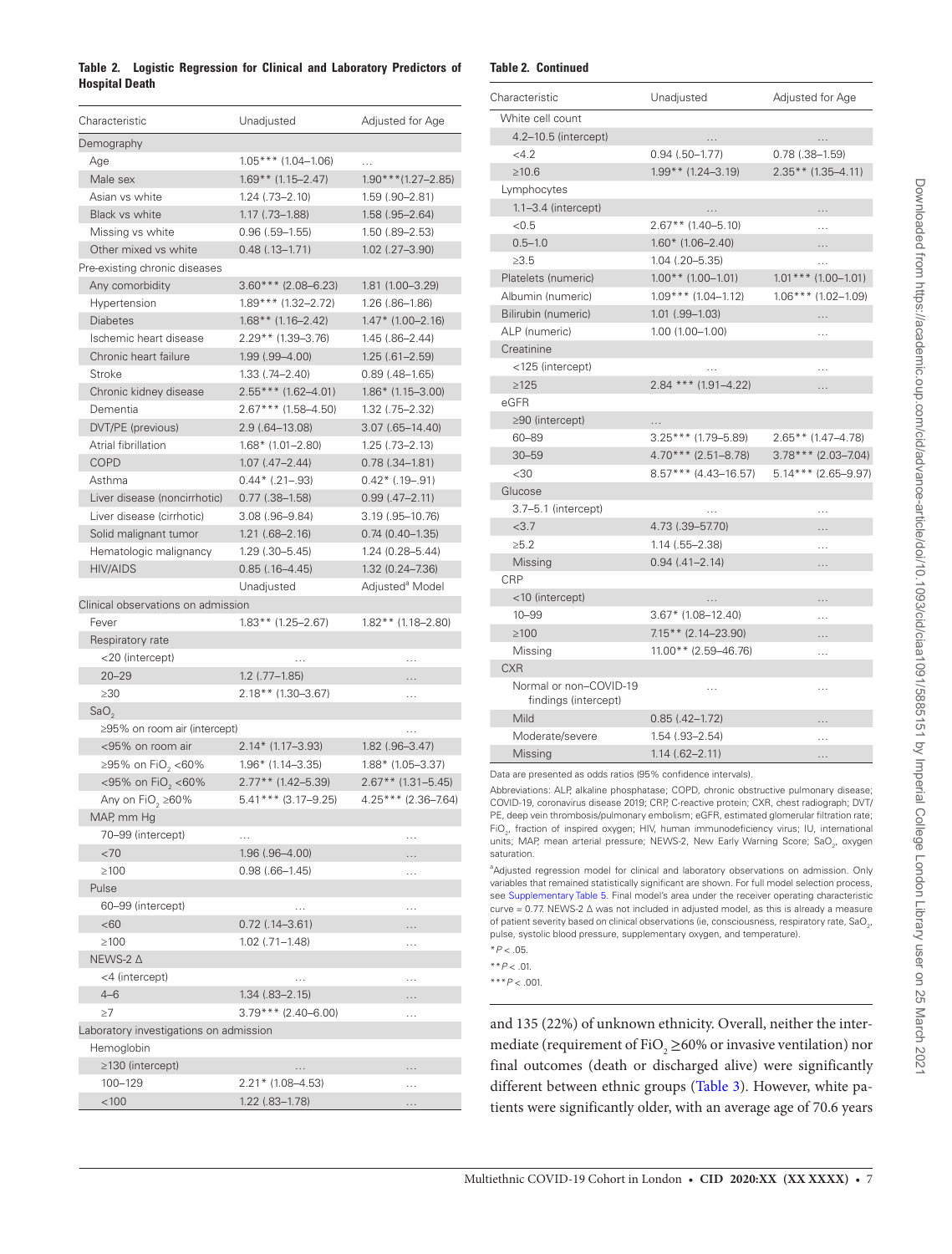(compared to 63.6 years for black, 66.4 Asian, and 54.8 for "other" ethnicity)  $(P < .01)$  and also had a higher burden of pre-existing comorbidities as defined by the Elixhauser score (*P* = .02) ([Table 3](#page-7-0) and [Supplementary Figure 4](http://academic.oup.com/cid/article-lookup/doi/10.1093/cid/ciaa1091#supplementary-data)).

Despite their younger age composition and lower Elixhauser score, the severity of disease on presentation (NEWS-2) was similar between patients of BAME and white ethnicity ( $P = .28$ ) [\(Table 3](#page-7-0) and [Supplementary Figure 4](http://academic.oup.com/cid/article-lookup/doi/10.1093/cid/ciaa1091#supplementary-data)). Furthermore, when stratifying ethnic groups by the median age of the overall cohort (ie, 69 years), we found that the cumulative probability of

death of black patients was in fact higher than that of their white counterparts ([Figure 2](#page-8-0)).

We thus performed unadjusted and adjusted logistic regression analyses to assess the odds of death of BAME groups compared to white patients. The unadjusted odds of death did not differ across ethnic groups [\(Table 3](#page-7-0) and [Supplementary Table](http://academic.oup.com/cid/article-lookup/doi/10.1093/cid/ciaa1091#supplementary-data)  [4\)](http://academic.oup.com/cid/article-lookup/doi/10.1093/cid/ciaa1091#supplementary-data). However, when adjusting for age, sex, comorbidities, and NEWS-2 on admission, the odds of death of black compared to white patients was higher (aOR, 1.85 [95% CI, 1.06–3.24];  $P = .04$ ; AUROC = 0.78) (Table 3). If admission severity by

## <span id="page-7-0"></span>**Table 3. Clinical Characteristics by Ethnicity and Logistic Regression of Odds of Death**

| Characteristic                                    | White $(n = 235)$ | Black ( $n = 133$ )   | Asian ( $n = 94$ )    | Other ( $n = 17$ ) | Missing ( $n = 135$ ) | PValue |
|---------------------------------------------------|-------------------|-----------------------|-----------------------|--------------------|-----------------------|--------|
| Male sex                                          | 146 (62.13)       | 76 (57.14)            | 60 (63.83)            | 12 (70.59)         | 88 (65.19)            | .63    |
| Mean age, y (SD)                                  | 70.52 (15.69)     | 63.58 (19.08)         | 66.4 (15.88)          | 54.82 (15.25)      | 60.7 (18.11)          | < .01  |
| Mean Elixhauser score (SD)                        | 6.29(7.25)        | 5.23(6.85)            | 6.63(7.15)            | 2.53(4.37)         | 2.99(5.12)            | < .01  |
| Mean NEWS-2 score (SD)                            | 5.09(3.2)         | 4.93 (3.04)           | 4.74(3.31)            | 5.41(2.67)         | 5.39(2.83)            | .28    |
| Mean days to admission (SD)                       | 6.99(5.75)        | 7.33 (5.98)           | 6.15(4.82)            | 7.29(6.47)         | 8.16(5.08)            | .49    |
| Outcomes                                          |                   |                       |                       |                    |                       |        |
| $FiO2 \ge 60\%$                                   | 100 (42.55)       | 61 (45.86)            | 43 (45.74)            | 5(29.41)           | 70 (51.85)            | .31    |
| Admitted to ICU                                   | 23 (9.79)         | 20 (15.04)            | 15 (15.96)            | 2(11.76)           | 27 (20.00)            | .10    |
| <b>Received IVS</b>                               | 22 (9.36)         | 18 (13.53)            | 14 (14.89)            | 2(11.76)           | 24 (17.78)            | .21    |
| Died in hospital                                  | 67 (28.51)        | 41 (30.83)            | 30 (31.91)            | 3(17.65)           | 37 (27.41)            | .76    |
| Discharged alive                                  | 149 (63.40)       | 78 (58.65)            | 54 (57.45)            | 14 (82.35)         | 86 (63.70)            | .31    |
| Pending outcome                                   | 19 (8.09)         | 14 (10.53)            | 10 (10.64)            | 0(0.00)            | 12 (8.89)             | .62    |
| Comorbidities                                     |                   |                       |                       |                    |                       |        |
| Any comorbidity                                   | 179 (76.17)       | 112 (84.21)           | 78 (82.98)            | 11 (64.71)         | 100 (74.07)           | .10    |
| Ischemic heart disease                            | 33 (14.04)        | 16 (12.03)            | 18 (19.15)            | 0(0.00)            | 13 (9.63)             | .12    |
| Chronic heart failure                             | 19 (8.09)         | 11 (8.27)             | 1(1.06)               | 0(0.00)            | 6(4.44)               | .07    |
| Hypertension                                      | 97 (41.28)        | 73 (54.89)            | 40 (42.55)            | 7(41.18)           | 69 (51.11)            | .08    |
| Hyperlipidemia                                    | 57 (24.26)        | 32 (24.06)            | 27 (28.72)            | 2(11.76)           | 33 (24.44)            | .66    |
| <b>Diabetes</b>                                   | 61 (25.96)        | 63 (47.37)            | 41 (43.62)            | 4(23.53)           | 47 (34.81)            | < .01  |
| <b>CKD</b>                                        | 39 (16.60)        | 26 (19.55)            | 26 (27.66)            | 0(0.00)            | 11(8.15)              | < .01  |
| Peripheral vascular disease                       | 11(4.68)          | 3(2.26)               | 0(0.00)               | 0(0.00)            | 4(2.96)               | .19    |
| <b>Stroke</b>                                     | 28 (11.91)        | 13 (9.77)             | 11 (11.70)            | 1(5.88)            | 4(2.96)               | .05    |
| Atrial fibrillation                               | 43 (18.30)        | 10 (7.52)             | 11 (11.70)            | 2(11.76)           | 9(6.67)               | $-.01$ |
| DVT/PE history                                    | 4(1.70)           | 2(1.50)               | 0(0.00)               | 0(0.00)            | 1(0.74)               | .68    |
| Hemiplegia                                        | 6(2.55)           | 0(0.00)               | 0(0.00)               | 0(0.00)            | 0(0.00)               | .04    |
| Dementia                                          | 42 (17.87)        | 9(6.77)               | 10 (10.64)            | 0(0.00)            | 9(6.67)               | < .01  |
| Asthma                                            | 18 (7.66)         | 14 (10.53)            | 8(8.51)               | 3(17.65)           | 13 (9.63)             | .65    |
| COPD                                              | 22 (9.36)         | 3(2.26)               | 3(3.19)               | 0(0.00)            | 2(1.48)               | < .01  |
| Connective tissue disease                         | 4(1.70)           | 3(2.26)               | 1(1.06)               | 0(0.00)            | 1(0.74)               | .82    |
| Peptic ulcer                                      | 8(3.40)           | 2(1.50)               | 1(1.06)               | 0(0.00)            | 3(2.22)               | .61    |
| Liver (noncirrhotic)                              | 14 (5.96)         | 12 (9.02)             | 10 (10.64)            | 3(17.65)           | 5(3.70)               | .09    |
| Liver (cirrhotic)                                 | 2(0.85)           | 4(3.01)               | 6(6.38)               | 0(0.00)            | 1(0.74)               | .02    |
| Solid tumor                                       | 33 (14.04)        | 9(6.77)               | 8(8.51)               | 1(5.88)            | 8(5.93)               | .06    |
| Hematologic tumor                                 | 4(1.70)           | 1(0.75)               | 1(1.06)               | 0(0.00)            | 2(1.48)               | .92    |
| <b>HIV/AIDS</b>                                   | 1(0.43)           | 7(5.26)               | 1(1.06)               | 0(0.00)            | 0(0.00)               | < .01  |
| Logistic regression of odds of death by ethnicity |                   |                       |                       |                    |                       |        |
| Unadjusted, OR (95% CI)                           | Intercept         | $1.17$ $(.73 - 1.88)$ | $1.24$ $(.73 - 2.10)$ | $0.48(.13 - 1.71)$ | $0.96$ $(.59 - 1.55)$ |        |
| Adjusted <sup>a</sup> model, OR (95% CI)          | Intercept         | $1.85*$ (1.06-3.24)   | 1.78 (.97-3.29)       | $0.95(.24 - 3.80)$ | $1.63$ $(.93 - 2.84)$ |        |

Data are presented as no. (%) unless otherwise indicated.

Abbreviations: CKD, chronic kidney disease; COPD, chronic obstructive pulmonary disease; DVT/PE, deep vein thrombosis/pulmonary embolism; FiO<sub>2</sub>, fraction of inspired oxygen; NEWS-2, New Early Warning Score; ICU, intensive care unit; HIV, human immunodeficiency virus; IVS, invasive ventilation support; SD, standard deviation.

<sup>a</sup>Adjusted regression model for age, male sex, Elixhauser score, and NEWS-2 differences by ethnic groups. Additional logistic regression models adjusted for any comorbidity, diabetes, and CKD were also carried out, but were inferior predictors compared to the selected model. COPD, cirrhotic liver disease, and HIV/AIDS were not used in logistic regression models, as they had low n values for ethnic groups.

\**P* < .05.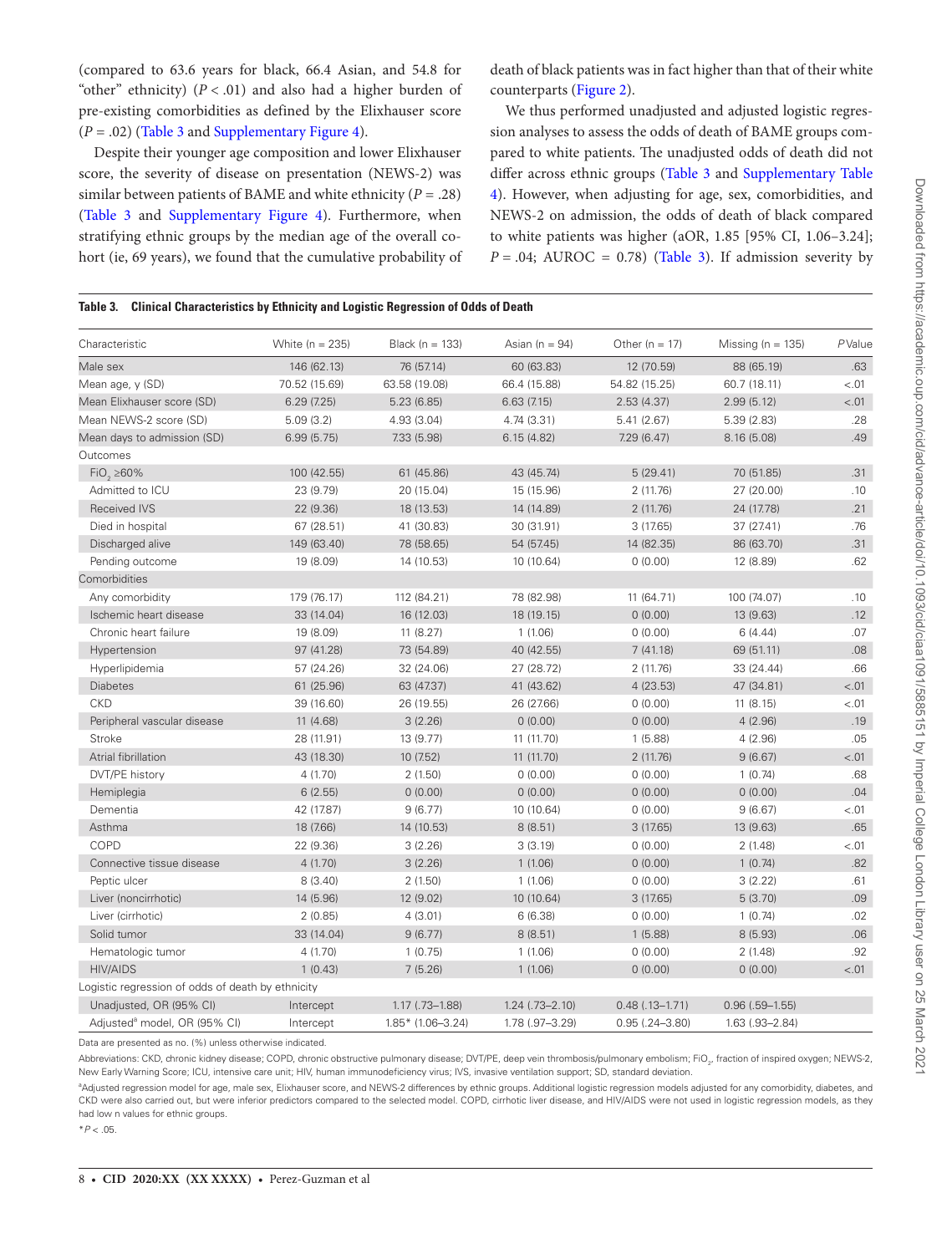

<span id="page-8-0"></span>Figure 2. Cumulative probability of hospitalization outcome among those older than the median age of the cohort (ie, 69 years) by ethnic group. Calculated with Nelson-Aalen estimator. Note from text and [Table 3](#page-7-0) that white patients were significantly older than black, Asian, and other ethnic minority groups. \**P* < .05.

NEWS-2 was removed from the regression model, the trend remained, albeit less strongly (aOR, 1.69 [95% CI, 1.00–2.86];  $P = .049$ ; AUROC = 0.73) ([Supplementary Table 4](http://academic.oup.com/cid/article-lookup/doi/10.1093/cid/ciaa1091#supplementary-data)). Clinically relevant, albeit marginally nonstatistically significant, trends were observed for Asian (aOR, 1.78 [95% CI, .97–3.29]; *P* = .06) patients and those of unknown ethnicity ([Table 3\)](#page-7-0). The proportion of patients with clinical and laboratory abnormalities on admission associated with increased odds of death also varied by ethnic group [\(Supplementary Figure 6\)](http://academic.oup.com/cid/article-lookup/doi/10.1093/cid/ciaa1091#supplementary-data). Notably, eGFR alterations ( $P < .01$ ) and fever ( $P = .01$ ) were more prevalent among BAME groups. The prevalence of the rest of the prognostic markers did not show significant variations by ethnicity.

# **DISCUSSION**

We present detailed demographic, clinical, and outcome data for 614 laboratory-confirmed SARS-CoV-2 cases at a large multiethnic London NHS Trust. Our study provides methodologically robust evidence that, beyond the widely reported factors associated with increased odds of COVID-19 mortality (age, sex, and severe hypoxemia on admission), thrombocytopenia, leukocytosis, hypoalbuminemia, and reduced eGFR are also significantly associated with increased in-hospital death. Furthermore, we present an in-depth analysis of the clinical association between ethnicity and patient outcomes during the COVID-19 epidemic in the UK, a current topic of high global health priority. In addition to an overrepresentation of BAME patients in our hospitalized COVID-19 cohort (when compared to historic admissions to ICHNT; see [Supplementary Table](http://academic.oup.com/cid/article-lookup/doi/10.1093/cid/ciaa1091#supplementary-data) [3\)](http://academic.oup.com/cid/article-lookup/doi/10.1093/cid/ciaa1091#supplementary-data), we find an association of increased odds of death among

black (compared to white) patients, when adjusted for age, sex, burden of comorbidities, and severity of disease on admission.

Emerging evidence on the associations between ethnicity and COVID-19 outcomes has been conflicting. In the UK, reports from gray literature highlight a higher risk of death for BAME than for white patients, which has been partially explained by sociodemographic differences and pre-existing comorbidities [\[8,](#page-10-4) [11\]](#page-10-7). An Office for National Statistics report, however, relied on historical population census data (self-reported health indices) to determine these associations [[11\]](#page-10-7), and a preprint study focused on comorbidities without admission severity or other clinical observations [[8](#page-10-4)]. Our study thus adds an important clinical perspective, using comprehensive granular patient-level data, which national datasets cannot often provide.

We find that the underlying profiles of the different ethnic groups varied, with black and "other" ethnic minority groups being younger, and Asian and white groups having a higher burden of pre-existing comorbidities. A high prevalence of undiagnosed comorbidities among BAME groups has been previously identified [\[20](#page-10-15)], although the significance of this in the current pandemic is yet unknown. We observed that after adjusting for potential confounders, such as age, sex, comorbidities, and severity of admission, black (compared to white) patients were at increased odds of death. This clinically relevant trend was also seen for Asian patients, although it was marginally nonstatistically significant. Interestingly, another recent UK study found ethnicity to be 1 of 8 covariates predicting ICU admission but not mortality [\[21](#page-10-16)]. In that study, though, the majority of nonwhite patients were black, whereas our study had high representation of both black and Asian patients.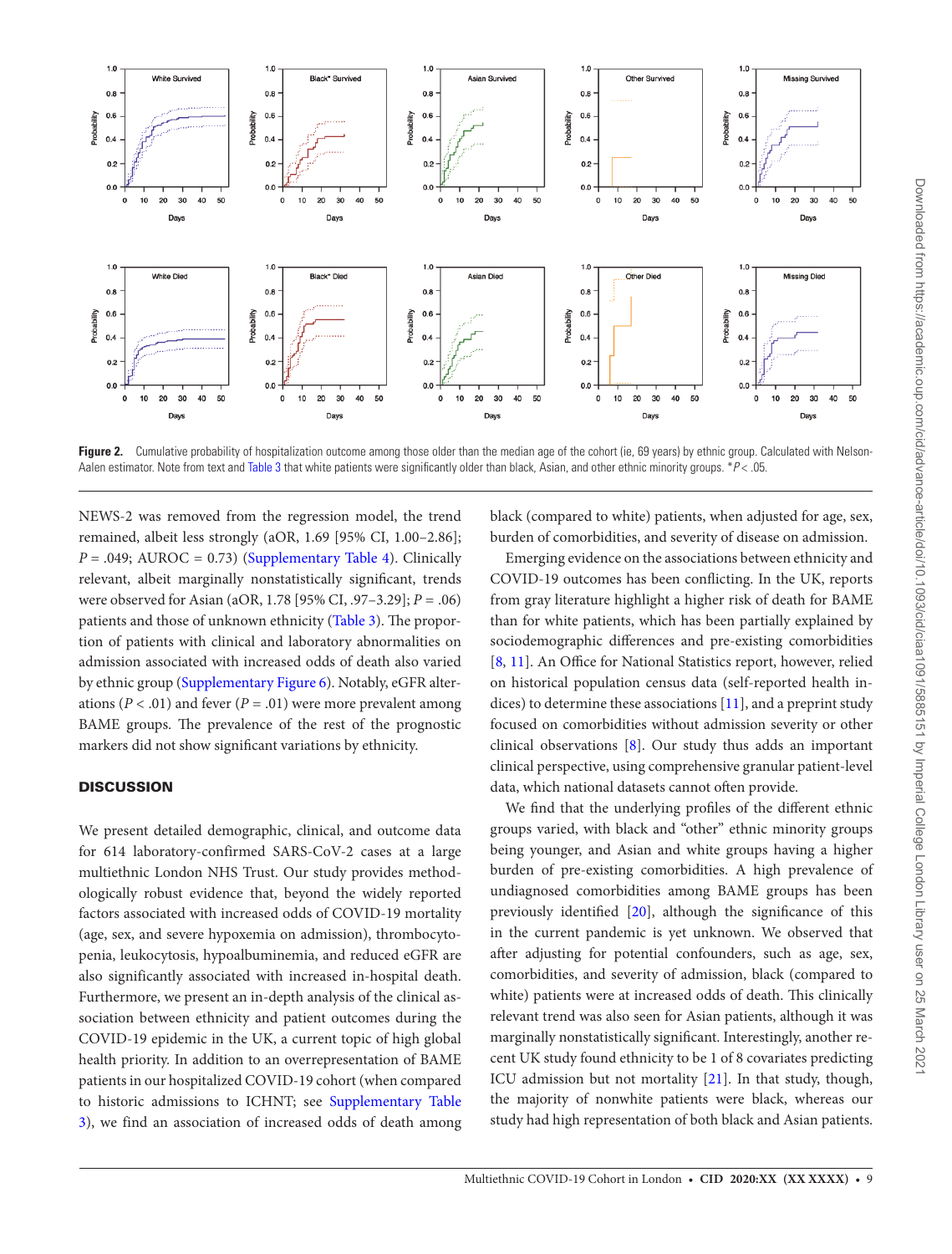Together, our findings and those from other emerging studies suggest that important biological factors may be potentially driving differences in COVID-19 hospitalization outcomes by ethnicity, which cannot solely be explained by socioeconomic differences.

The symptom profile in our cohort was largely consistent with previous studies [[4–](#page-10-3)[6,](#page-10-17) [12](#page-10-18), [21\]](#page-10-16). However, both in our study and others from the UK [\[12](#page-10-18)], a much higher proportion of patients reported shortness of breath on admission compared with what has been reported in China (65%–67% vs 25%) [[22](#page-10-19)]. Furthermore, a higher proportion of our cohort showed abnormal inflammatory markers and thrombocytopenia. These discrepancies could reflect differing thresholds and criteria for hospitalization between the UK and other countries. High mortality rates have been seen in many settings, for example, 26% among all admissions in an Italian study and 88% for mechanically ventilated patients in a study from the United States [[6,](#page-10-17) [23](#page-10-20)]. We found a crude mortality rate of 29% overall and of 52% among ventilated patients, albeit 55 patients in our study remained hospitalized at the time of censoring. The extent to whether intercountry variations in clinical practice and capacity restraints affects in-hospital mortality is currently unknown and warrants further investigation.

A key strength of our study is that we have systematically identified associations between demographic and clinical factors associated with outcomes in a cohort of >600 patients through multiple regression, survival and competing risks analyses. Previous studies have focused on descriptive statistics [\[4–](#page-10-3)[6](#page-10-17), [12,](#page-10-18) [22\]](#page-10-19), with few robustly correcting for covariates in their evaluation of outcomes [\[21\]](#page-10-16).

However, limitations to our study should be acknowledged. First, although we attempted to be as comprehensive as possible, the retrospective nature of this study limited the availability of data. Missing values, including of key variables such as BMI, ethnicity, and pre-existing comorbidities, could be possibly related to the severity of disease on admission and we may have thus missed important associations with mortality. We tried to overcome these data limitations as thoroughly as possible by cross-checking medical clerking on admission and discharge, with patients' referral letters and historic records, where available. Also, many of the nonroutine laboratory tests (including D-dimer, brain natriuretic peptide, and troponin) were only introduced systematically at ICHNT a few weeks into the pandemic. Although descriptive statistics suggest there are differences in the prevalence of these variables by patient outcomes, they were excluded from the multiple logistic regression given incomplete recording. Strengthening of data recording has been implemented in our hospitals. This, together with standardized laboratory investigation protocols, will improve future observational studies, as well as the monitoring of patient outcomes in intervention trials.

Finally, this study did not consider the characteristics and outcomes of those who were hospitalized with clinical features of COVID-19 but were RT-PCR swab negative and those who might have had hospital-acquired SARS-CoV-2 infection. The profiles of these patients and whether their outcomes are different to the patients presented here require further research. Furthermore, we could not quantify the impact of changes in clinical practice over the time of our study. However, only a few patients were enrolled in clinical trials early in the pandemic, so changing clinical practices are unlikely to impact on our study findings.

## **CONCLUSIONS**

This is one of the first studies in the UK to analyze the associations between demographic and clinical characteristics of COVID-19 patients and their hospitalization outcomes by ethnicity. We have employed robust methodological analyses to account for the effect of patients with uncompleted outcomes. The admission characteristics with the strongest association with increased odds of death were fever, severe hypoxemia, thrombocytopenia, leukocytosis, hypoalbuminemia, and a reduced eGFR. BAME groups were overrepresented in our study population, compared with historical admissions to our hospital trust. After accounting for age, comorbidity profile, and severity of disease on admission, patients of black and Asian ethnicity appear to have the worst hospitalization outcomes. Research is urgently needed into complex multifactorial interactions underpinning differences in COVID-19 disease outcomes by ethnicity. Such analyses would have a vital role in informing changes in clinical and public health practice locally and abroad.

## Supplementary Data

Supplementary materials are available at *Clinical Infectious Diseases* online. Consisting of data provided by the authors to benefit the reader, the posted materials are not copyedited and are the sole responsibility of the authors, so questions or comments should be addressed to the corresponding author.

## **Notes**

*Author contributions.* S. N., K. H., T. B. H., and P.P.-G. conceived the study. S. N. and P.P.-G. wrote the first manuscript draft. P.P.-G., M. D. K., and M. V. analyzed the data. P. A. and P. J. W. provided methodological expertise. S. N., P.P.-G., M. R. T., P. A., P. J. W., K. H., and T. B. H. interpreted the data. S. N., P.P.-G., A. D., S. M., R. F., P. C., P. M., R. J., C. H., and A. S. collected the data. S. N., P.P.-G., M. R. T., and G. C. provided clinical expertise. All authors reviewed and edited the manuscript for scientific content.

*Acknowledgments.* The authors acknowledge the Abdul Latif Jameel Institute for Disease and Emergency Analytics (J-IDEA), the Imperial Biomedical Research Centre, and the Medical Research Council (MRC) Centre for Global Infectious Disease Analysis for providing the platforms for multicollaborative projects such as this one. The authors would like to thank all patients at Imperial College Healthcare NHS Trust and its staff, who have been involved in the management of patients during this pandemic, in particular, Julian Redhead, Tim Orchard, Georgie Russell, Claire Ross, Susie Bloch, Ernie Wong, Simon Ashworth, and Carlos Gomez. We would also like to thank Jonathan Clarke, Luca Mercuri, Ben Glampson, and Dimitri Papadimiriou for providing data support for the analysis.